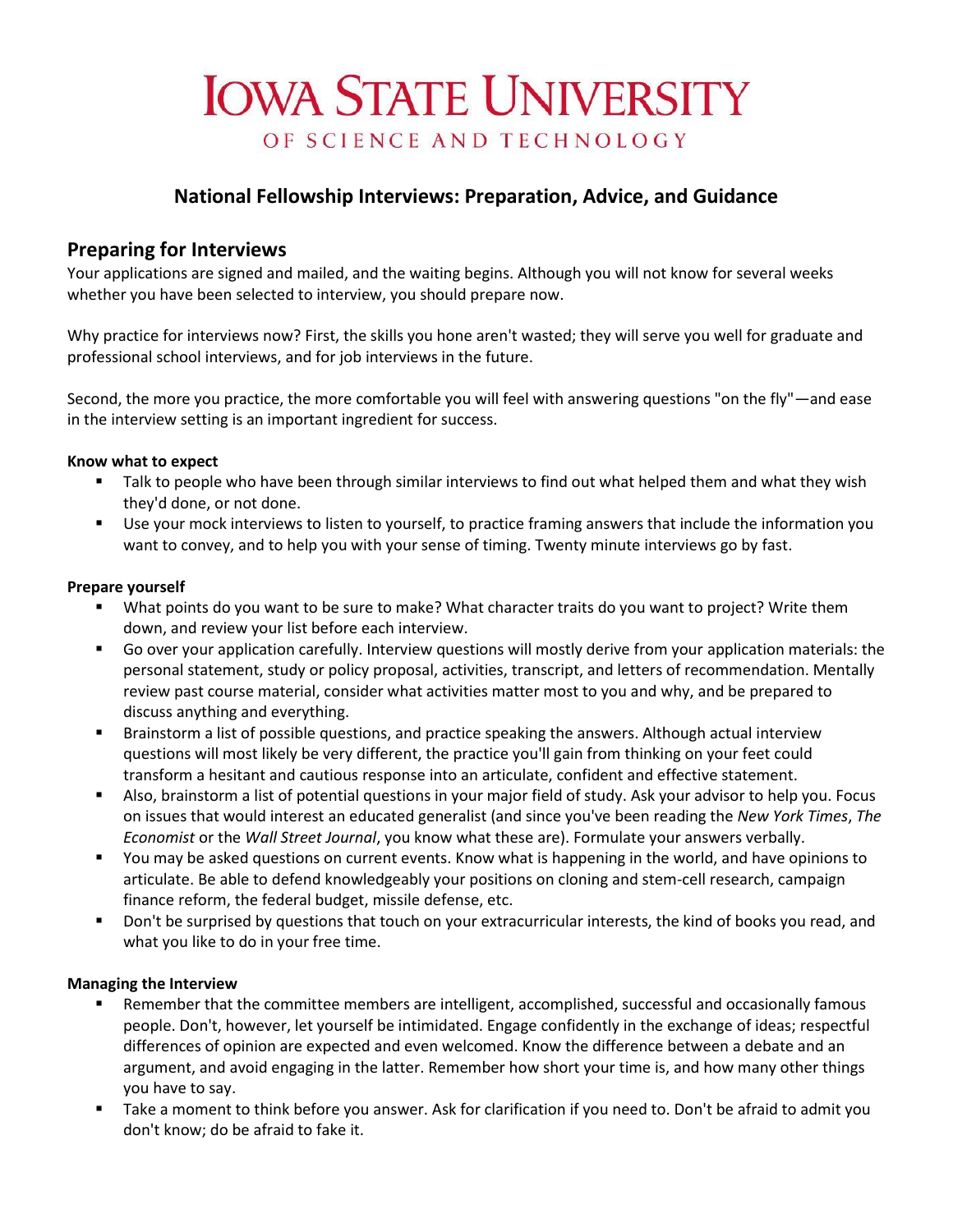- Know when to stop. If you feel you could talk forever on a particular topic, ask the committee if they would like you to go into more detail.
- No matter how well you prepare, you will be asked questions you can't anticipate. Expect the unexpected. Even if you feel you've just made a fool of yourself, remember all the other questions you answered well and move on.
- Be honest; be confident; be yourself.

# **Suggestions for National Scholarship Interviews**

**Put your selection as a Finalist, and the upcoming interview, in perspective.** This is already a significant achievement, a tribute to your accomplishments, an honor for your institution, and an opportunity to share your views and opinions with panelists.

**Although you need to prepare for the interview to have a good chance,** extensive preparation will not guarantee winning a Scholarship. Other outstanding candidates from your state or district will also be interviewed.

**Review your application and study proposal.** If recent developments have made your proposal out of date, what do you now recommend? Can you be more specific about your goals, objectives, and opinions than when you prepared the application?

**Think about the questions you hope or expect to be asked,** and how you might respond. Be careful about having precisely worded answers ready in anticipation of specific questions. Candidates with "stock" answers frequently stumble, having prepared for slightly different questions than the ones they're actually asked.

**Participate in one or more practice interviews.** National fellowship interviews are generally a challenging and intense experience far different from a job interview or the normal classroom setting. Candidates who have not practiced often perform poorly.

**Prepare 30-second opening and closing statements.** You might have the chance to introduce yourself, or close with interview with final thoughts. Thank the committee for the interview.

**Learn the names of the panelists,** and try to use them during the interview. Unless invited, avoid addressing them by their first names.

**Dress appropriately.** Most men will wear a suit or jacket and tie; women, a suit or dress.

**Help the committee have a good interview.** Let the panelists set the agenda. Answer questions precisely and concisely. Maintain eye contact with as many members as possible—particularly the one who asked the question.

**Understand the question before you answer.** If in doubt, ask for clarification. You may pause to collect your thoughts before answering a complex question.

**Be honest and forthright.** Give the answers and opinions in which you believe, not what you think the panel wants to hear. Don't be afraid to express your opinions, convictions, and passions. The panel wants to know what you believe or think and why. It's not looking for a particular answer or agreement with an opinion of a member. Don't overestimate past successes and achievements.

**Don't evade a question** or try to mislead the panel in answering a question that might reveal ignorance, failures, or mistakes. Acknowledge that you don't know, own up to mistakes, don't hide your failures. Tell the panel what you've learned from them.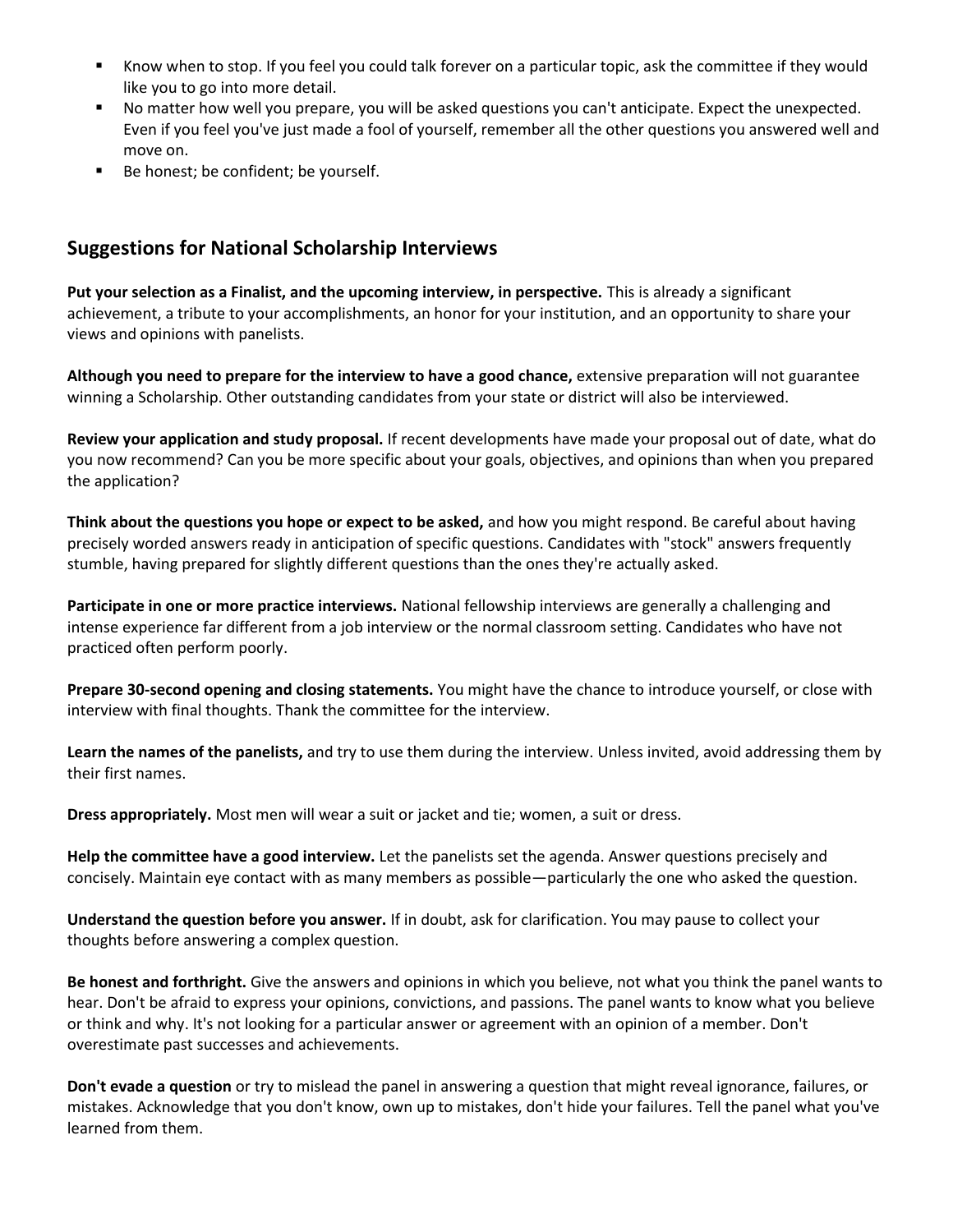**Avoid appearing to be an expert.** At least one panelist is likely to be more knowledgeable than you on the issue. Be careful when presenting data and factual information, especially on complex issues. Be sure that what you state is true, and qualify your answers when making conjectures or assumptions.

**Be concise.** The panel wants to see a well-rounded picture of you in a short time. You can help by allowing time for many questions. Answer each question directly. Spend no more than 15-20 seconds on short questions; for complex questions, limit your responses to 60-90 seconds. You can always ask, "would you like me to elaborate?"

**Let other candidates say "ah,"** "uh," "you know," and "like." Don't use slang. Don't use "stuff' as a noun.

**Don't be defensive about your views, values, and opinions** when you think the interviewers disapprove. Panelists are likely to challenge you to test the depth and basis of your convictions. You should not be judged unfavorably as long as you have a clear ethical and intellectual basis for your views, values, and opinions. You may disagree with the statements or premises of questions posed by panelists. If so, respectfully state your disagreement and why. Panelists sometimes make provocative statements to give you a chance to analyze the issue, present a different opinion or view, and justify your views.

**Be willing to admit that you do not know the answer** or are not familiar with an event or situation. Panelists do not expect candidates to be well-informed on all issues.

**Benefit from the travel opportunity.** Have fun meeting and getting to know the other finalists. Visit a nearby museum, go shopping, or check out a graduate school.

#### **Three Don'ts**

At the reception and during the day of the interview, you will spend time with the other candidates.

- Don't speculate about how you might compare with the other candidates.
- Don't let them distract you from being yourself at the interview.
- Don't worry too much about the outcome.

You won't be able to guess the outcome, so why spend much time trying or second-guessing your answers? The objective is to give all candidates challenging interviews with opportunities to shine. You cannot know how well you met the expectations of the panelists, or how well the other finalists did. Be proud you had the opportunity, and build on the experience for your next challenging interview.

# **Advice from a Truman Finalist**

**Don't try too hard.** Just go with the goal of interacting with some pretty neat fellow interviewees and panelists, and I guarantee if you do that, you won't be disappointed.

**Don't go overboard.** Read a little, brush up on what's happening in the world, but don't go nuts trying to digest every article in the *New York Times*, reading 10 Truman biographies, and absorbing sixty years worth of Congressional hearings on hydroelectric power over the next few weeks. Bottom line: be comfortable with who you are and what you know.

**Relax.** Bring a game to play with other finalists in case you draw a late interview time. Don't let a long wait increase your nervousness.

**Be familiar with your transcript.** A good number of my interview questions derived from classes I took (for example, panelists saw I'd taken environmental policy, and as a result I was asked about the breaching of Snake River dams). I don't suggest you reread every book from every class you've ever taken. Go over your transcript class by class and brainstorm some possible questions, perhaps with the help of a professor or two.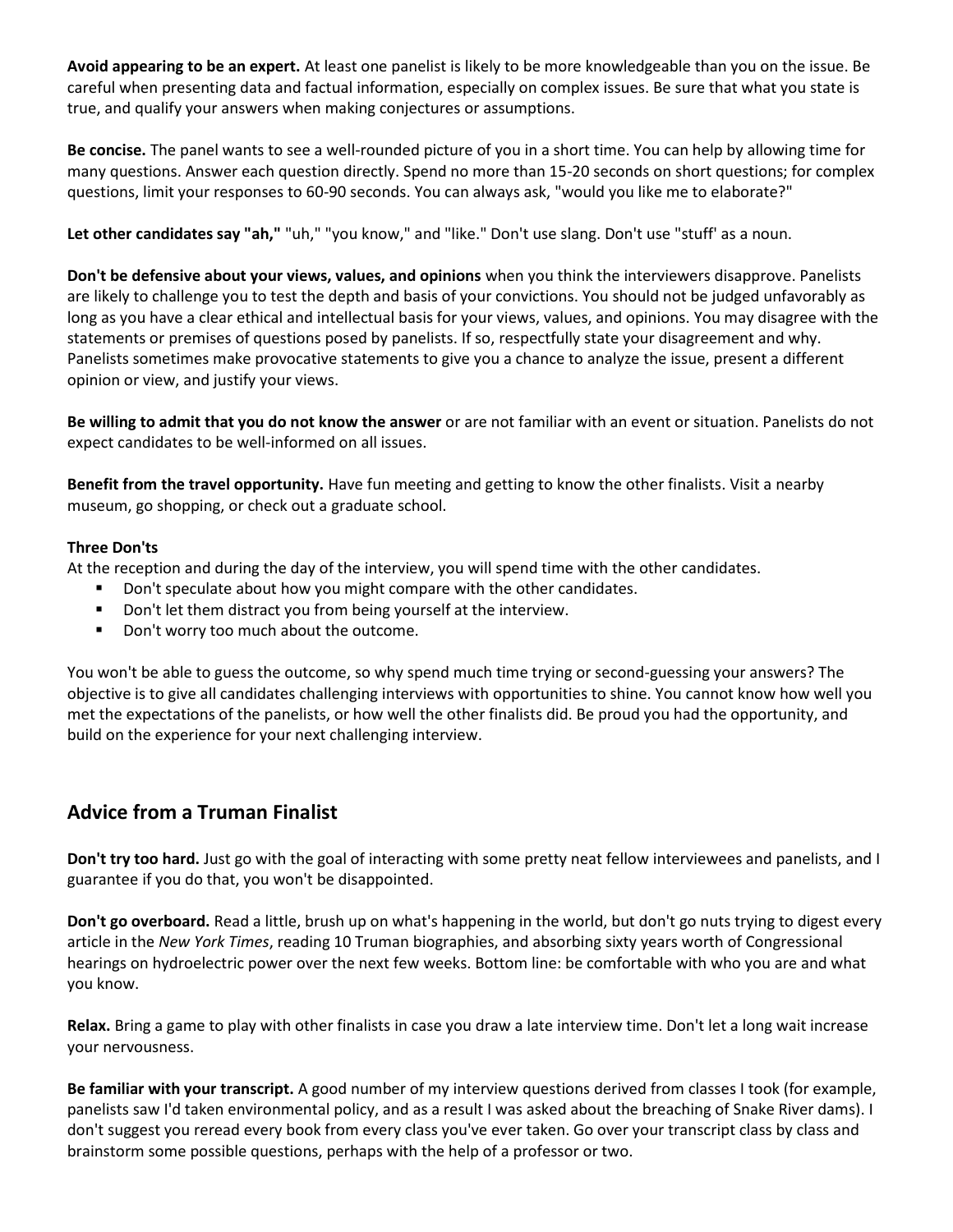**Be ready to shoot from the hip.** I guarantee that one-third to half of the questions will take you somewhat off guard (in spite of all those mocks). Having a successful interview doesn't mean being ready for every question; it's being able to deal confidently and conversationally with questions that you don't expect.

**Your interview attitude** is just as important as what's between your ears. Expect a rigorous and fun conversation with some smart and curious folks. Don't view the interview as a test—you'll probably flunk.

**Have fun.** For goodness sake, you're a finalist for a Truman Scholarship! Do you have any idea how many thousands of applicants in the history of this scholarship never even got to this level? That's a distinction no one can take from you.

**Don't go in thinking you have to win.** That attitude will start you on an emotional roller coaster—very bad for your self confidence. When I played baseball, what I loved more than anything was my crusty old coach who would yell, "Way to be!" every time I was on the field. Your university is already proud of you; the rest is gravy.

## **Surviving a National Fellowship Interview:**

## **Advice from a Former Gates Cambridge Scholar and University of Arkansas Honors Student** *(Adapted from the University of Arkansas-Fayetteville, http://fellowships.uark.edu/638.php)*

Of the daunting tasks that made up my fellowship application process—researching my proposal of study, requesting a preposterous number of recommendation letters, and working through thirteen drafts (yes, thirteen) of a personal statement—none was as intimidating as the interview to which I hoped the never ending paperwork would lead. After spending several months buried under my Marshall and Gates Cambridge applications, I was fortunate to emerge with an invitation to interview for a Gates Cambridge Scholarship. Grateful, yet terrified, I was assured by Dr. McCray that the hardest work was yet to come. Indeed, in the weeks leading up to my February interview, I endured a rigorous program of interview training, courtesy of the Office of Nationally Competitive Awards.

To be sure, my series of mock interviews was not easy to stomach. I had to be sure that I was familiar with every implied as well as overtly stated detail of my application. For example, in response to the question about my future career aims, I had noted that I was interested in arts administration and outreach. I was advised that my response would likely prompt a question about arts funding and the recent clashes between Congress and the National Endowments for the Arts and Humanities. "What clashes?" I asked. As it turned out, I had much to research and learn. Yet apart from all the specific facts, figures, and issues specific to my own discipline (music and the arts) I had to familiarize myself with, there were some general pieces of interview advice that I took away from Fayetteville that were particularly helpful during my actual interview. In this brief article, I'll recount these bits of advice and give a short account of my interview.

The most important tip I took away from Fayetteville was to relax. Far too often during interview practice, I was so nervous and uptight that I found I could not answer questions and discuss issues as well as I could had I been more physically and mentally at ease. Of course, there is such a thing as being too relaxed, which might give off an impression of apathy or boredom. Finding the balance here is crucial.

Another valuable piece of information was to avoid sounding rehearsed when delivering answers with confidence. Unfortunately, delivering answers with assurance takes practice, and with this practice often comes a robotic tone. I found that one of the best ways to avoid falling into rehearsed sounding answers was to answer the same question differently each time. As a result, I think my answers always sounded fresh and "off the cuff" even though I had said them all many times before.

Other tips I found beneficial applied not necessarily to the interview itself, but to my mental approach. First, I was consciously aware that there were major benefits to interviewing as opposed to being judged on paper alone. In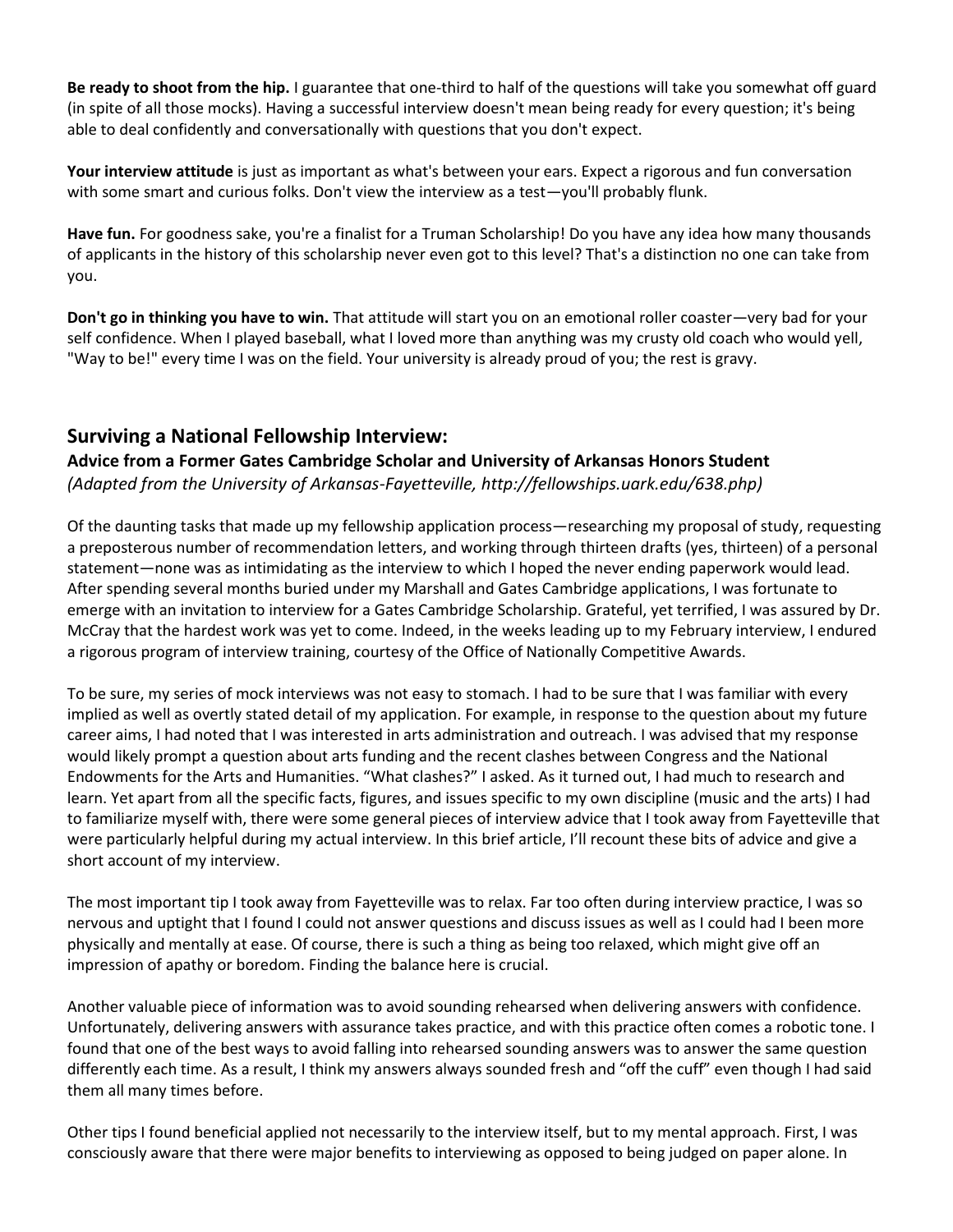these twenty or so minutes, I finally had the chance to present myself in person rather than on a page. I was also afforded the opportunity to speak up about some relevant issues that I might not have covered in my application. This perspective gave me a much more optimistic outlook on the whole affair and mitigated some of the inevitable dread that comes along with this sort of event.

There was, of course, a catch: I wasn't the one asking the questions and directing the interview. However, with a little (okay, a lot) of practice, I learned how to navigate through questions in ways that allowed me to say more than just my direct answer. I must admit that my interview is not the best example of one of those notorious (yet perhaps exaggerated) interviews in which a student is annihilated by the interview committee, as mine was eerily friendly and non-confrontational. I must stress that while I was lucky in having a relatively friendly interview; others have not been so fortunate. No two fellowship interviews are the same, and interviews for different scholarships certainly have different vibes and expectations. While some interviewers are polite and friendly as mine were, others can be downright confrontational and even rude. (They're not actually rude people; they're putting you in the hot seat to see how you react under pressure.)

An additional technique that I found useful was to approach the interview as a discussion structured around a series of questions rather than simply an extended line of confrontational questioning. Going in with this perspective, I found myself more at ease with answering questions, as I think my tone was consequently more conversational. Indeed, during my "interview" the committee members even discussed the issues at hand between themselves. This sort of dynamic definitely made the interview more fun and relaxed, and made me feel more like I was at a roundtable discussion.

Lastly, I would urge you not to approach this process assuming that it is fair and just. Unfortunately, many perfectly qualified and even ideal candidates are often denied scholarships. I myself was very lucky in that I had completed a year of study at Cambridge as a junior and had a very supportive letter of recommendation from one of the faculty members there—a circumstance that likely led my particular committee to feel that Cambridge was the right place for me. In other words, these interviews (and the application processes that go with them for that matter) are often driven by tremendous amounts of luck and circumstance, with external factors having a hand in a committee's decision to grant or withhold scholarships from interviewees. And speaking of such "external factors" I would like to close by explaining how one seemingly unrelated circumstance came into play during my interview, fortunately to my advantage.

The first "question" I was asked when I sat down at the table was a rather strange one: so, did you get any takers on your crab cake dinner? I'll explain. After I had arrived at the hotel in Annapolis, I, like all the candidates, had registered in the hotel's conference room in order to get my welcome letter, interview time, hotel key, etc. I was also informed that I could, if I wanted, write a message on the large white message board sitting on an easel in the room. The purpose of this board was for us to open the lines of communication so that we could get groups together to go out to eat and socialize for the night. I admit that, at first, I thought it was lame, but then realized that I didn't really want to sit in my room or eat dinner alone. So I left a message—the first in fact—for other finalists: Crab Cakes Anyone? (Remember our proximity to the Chesapeake.)

As it turned out, many others wanted crab cakes as well, and the evening turned into a successful and jovial social outing. So why, you might ask, did the committee ask about this much less know about it? Well, as luck would have it, the committee members met for breakfast the morning of the interviews in the very room in which we had registered, complete with the white message board that had been left overnight. Having seen my message, my committee used it as an ice-breaking intro. My point of this anecdote is that even though these interviews seemed to be closed (i.e. ones that were not supplemented by other activities such as the cocktail party at the Rhodes interviews), there are still ways and means by which the interview extended outside the bounds of the "official" twenty minutes. It was clearly circumstantial, but there was a brief moment when I considered that I had to present myself in a way that was congruent with the aims of the scholarship, namely to be socially outgoing, while outside the interview room.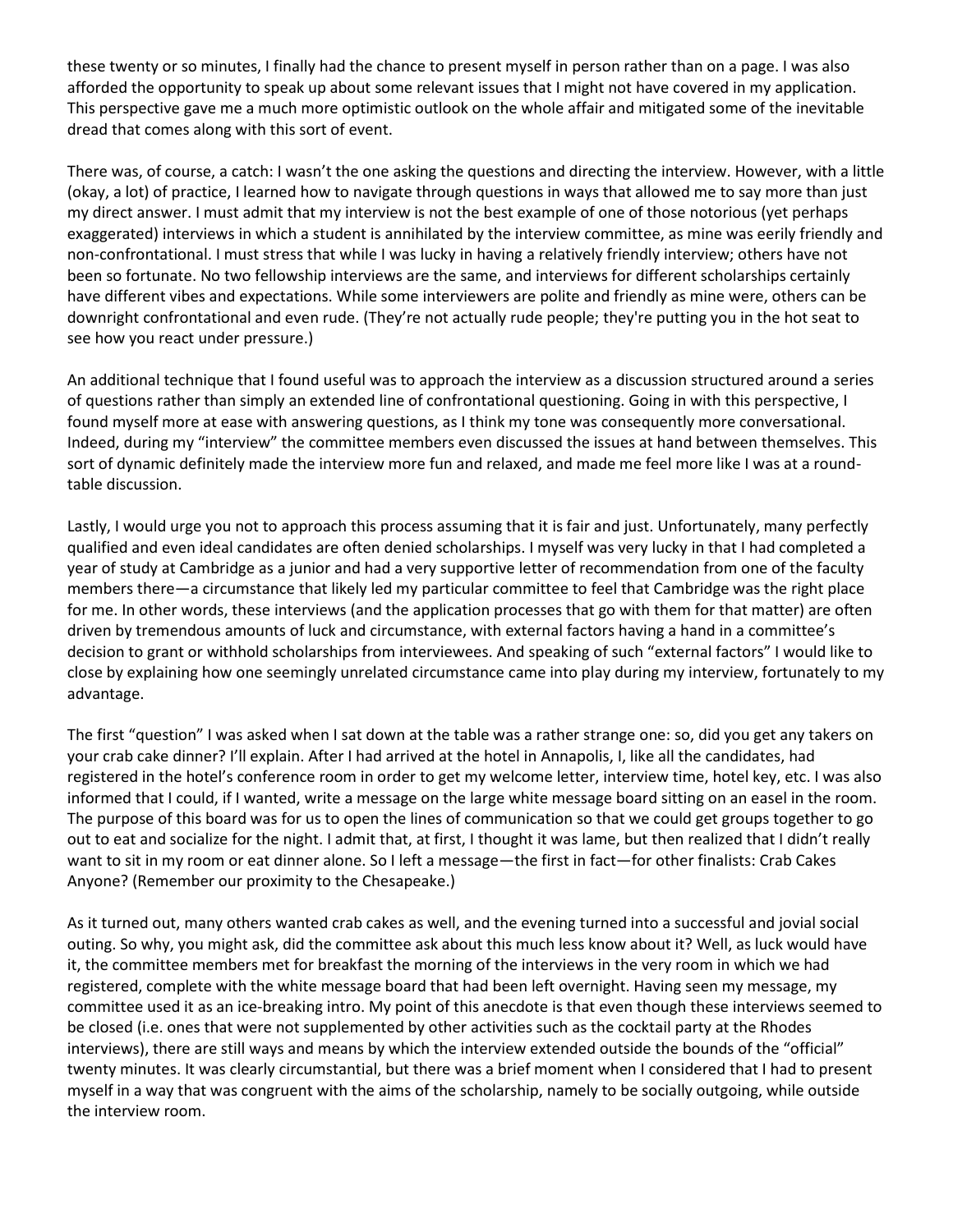Above all, I would urge you simply to go into the interview aiming to have a great (as in constructive, not necessarily fun) experience. Whatever the outcome, remember that you are very fortunate to have made it to the interview stage; hundreds apply, and few proceed. Your University is proud, and you should be as well.

## **Preparation and Strategy** *Adapted from http://www.reed.edu/~brashiek/Rhodes-Marshall/interview.html*

•Be sure to re-read your application and try to see it as a third-party might. Also re-read your transcript before the interview. If there is an out-of-place grade on it, that's obviously fodder for a question. If there is a course there that seems well outside your specialization, you might be asked how you as a chemist responded to Crime and punishment or how a linguist can contribute to a discussion on evolutionary theory.

•Be current on current events, especially those that may be related to (directly or tangentially) or might impact your area of proposed study/research.

•Don't rush your answers. It's fine to pause a moment for thought. Once you've answered -- and keep the answers concise but thorough -- be quiet and wait for the next one.

You may be interrupted while giving an answer, and this may simply be intended to see how fast you react to a new situation. And it is important to say "I don't know" if necessary. Interviewers want to see if you will hold onto your ideals but not be so dogmatic as to not budge an inch. Otherwise they may pursue you into rougher waters. If you feel you didn't answer something well, don't let it fluster you. You've probably answered other questions better, so just move on.

•Don't rave about your accomplishments; that's already in the application. But do be prepared to answer questions with specific anecdotes and examples from your own experiences.

•Have an opening and closing remark in mind -- no more than thirty seconds -- just in case the need arises. For example, some scholarships typically begin, "So, tell us a bit about yourself." And they often end, "Do you have anything you would like to add?"

•Know your benefactor. While reading his/her biography look for any parallels with, direct application to, or remote echoes of your own "story."

•Think of the interview as participating in a good discussion rather than a back-and-forth Q&A, and endeavor to construct logical arguments on your positions and goals during the interview itself.

•Practice! Avail yourself of mock interviews through the CUSE Fellowships Office, and also ask your friends, roommates, parents, rectors, professors to interrogate you. The more questions you get from varying perspectives, the better.

## **Common Mistakes Made During Interviews**

*Adapted from http://www.reed.edu/~brashiek/Rhodes-Marshall/interview.html*

•Candidates use the words "never" and "always." That simply opens oneself up to a forced withdrawal.

•Candidates are falsely confident. It is fine to be phased; it is acceptable to be a bit embarrassed.

•Candidates refuse to say "I don't know."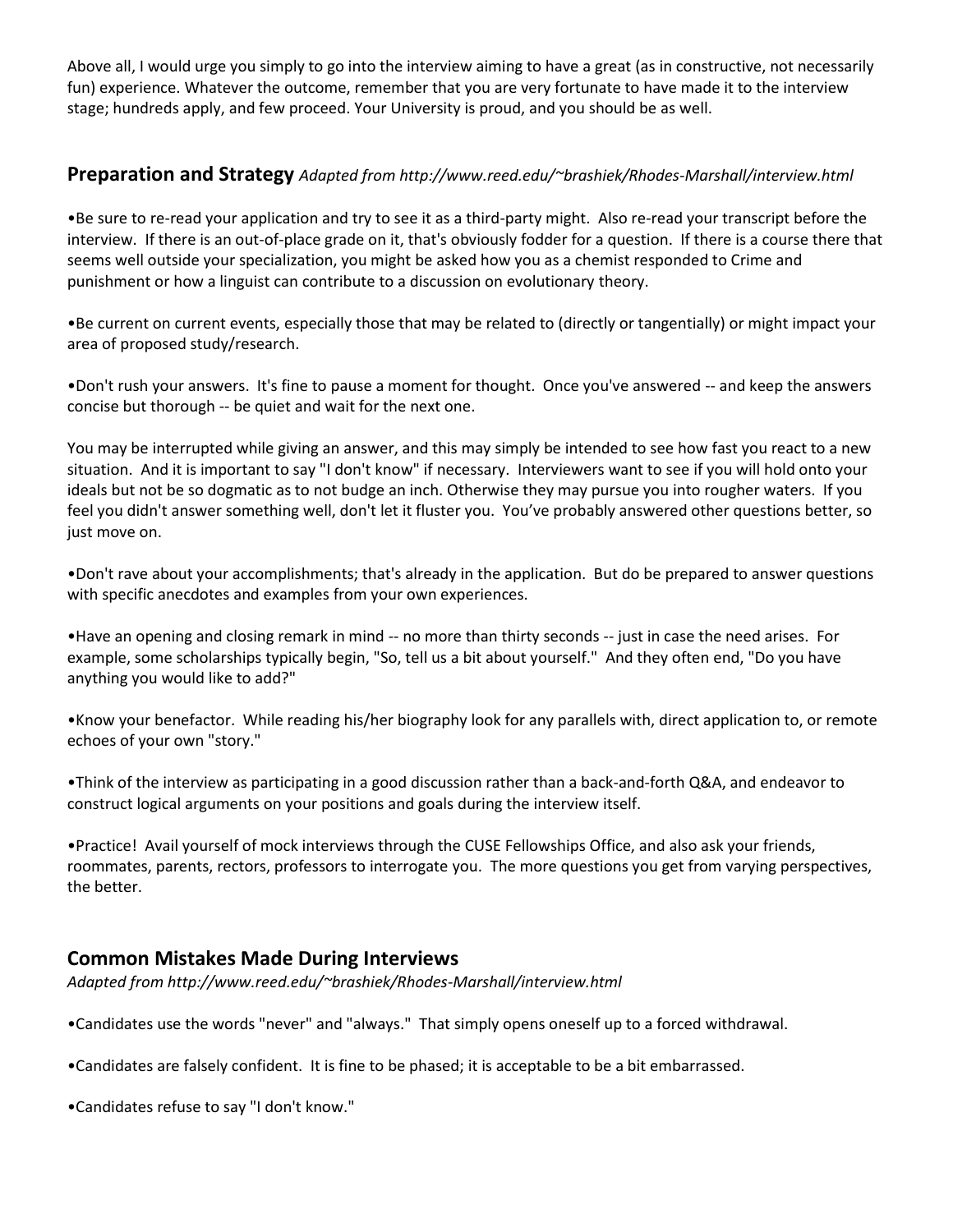•Candidates attribute everything they knew on a given subject to a particular book they read in a particular course. In such cases, "you" disappear, and the book takes your place.

•Candidates take the interview as an exercise in defense rather than discussion. At an extreme, candidates even get defensive when something about their application or personal statement is under examination.

## **Adapted Message from Tara Yglesias Deputy Executive Secretary, Truman Scholarship Foundation**

I imagine that a lot of folks would have advice for you - but as a Truman Scholar, frequent interviewer, and Foundation employee, I can offer the following:

Most interviews spend very little time asking questions about the written materials (e.g. - "I see that you do college debate. Tell me about that.") and more time using the written materials as jumping off points for other questions ("What skills did you learn as a debater that might help you in your career as an urban planner?"). Sometimes the policy proposal/research proposal is the focus of the interview, sometimes not. You should be prepared for questions that ask you to extrapolate your thinking on the proposal into other areas.

Current events come up fairly regularly. If you don't know what a panelist is talking about, just ask. I rarely hear complaints that a student hasn't heard of something (unless it is in her issue area), but I have heard plenty about students who try to bluff.

The biggest pitfall for students is the inability to identify when a panelist is playing devil's advocate. I often ask questions like: "Why should we care about participatory democracy anyway?" The Scholars are the ones that can happily engage me on that issue and never make me feel like a jerk for asking.

You should also be sensitive to the fact that panelists come from different backgrounds and disciplines. Civilians often ask completely different questions than professors - and many panels are mostly civilians. As for fellow interviewees, most students are surprised how well they get along with each other.

# **Characteristics of Successful Interviewees**

*by Louis Blair, Executive Secretary Emeritus, Truman Scholarship Foundation*

In my observations of about 2500 Truman interviews over the past 20 years, I sense that successful Truman Scholarship Finalists generally possess the following characteristics:

Comfort/Level of Ease in the interview setting: While they may be nervous at the start, they quickly settle in, enjoy the give and take of the interview, do not get put off by challenging questions nor the lack of encouraging words or smiles from panelists. Perhaps the best sign of success is when the candidate turns the interview into a conversation with the panelists.

Sophistication on the issues: The candidate realizes that there are few clear-cut answers and solutions, that there are problems and obstacles, that our political system rarely moves ahead full-speed … and for good reasons. Just saying that something should be this way or that way is rarely enough. The best ways to become sophisticated are probably through regularly reading the NY Times [especially the editorials] and through small-group or seminar discussions of issues.

Exciting in one or more dimensions: This can be through an unusual career/education program that makes sense, outstanding accomplishments, extraordinary devotion, personal appeal, energy, humor, occasionally sheer intellectual horsepower targeted toward public service.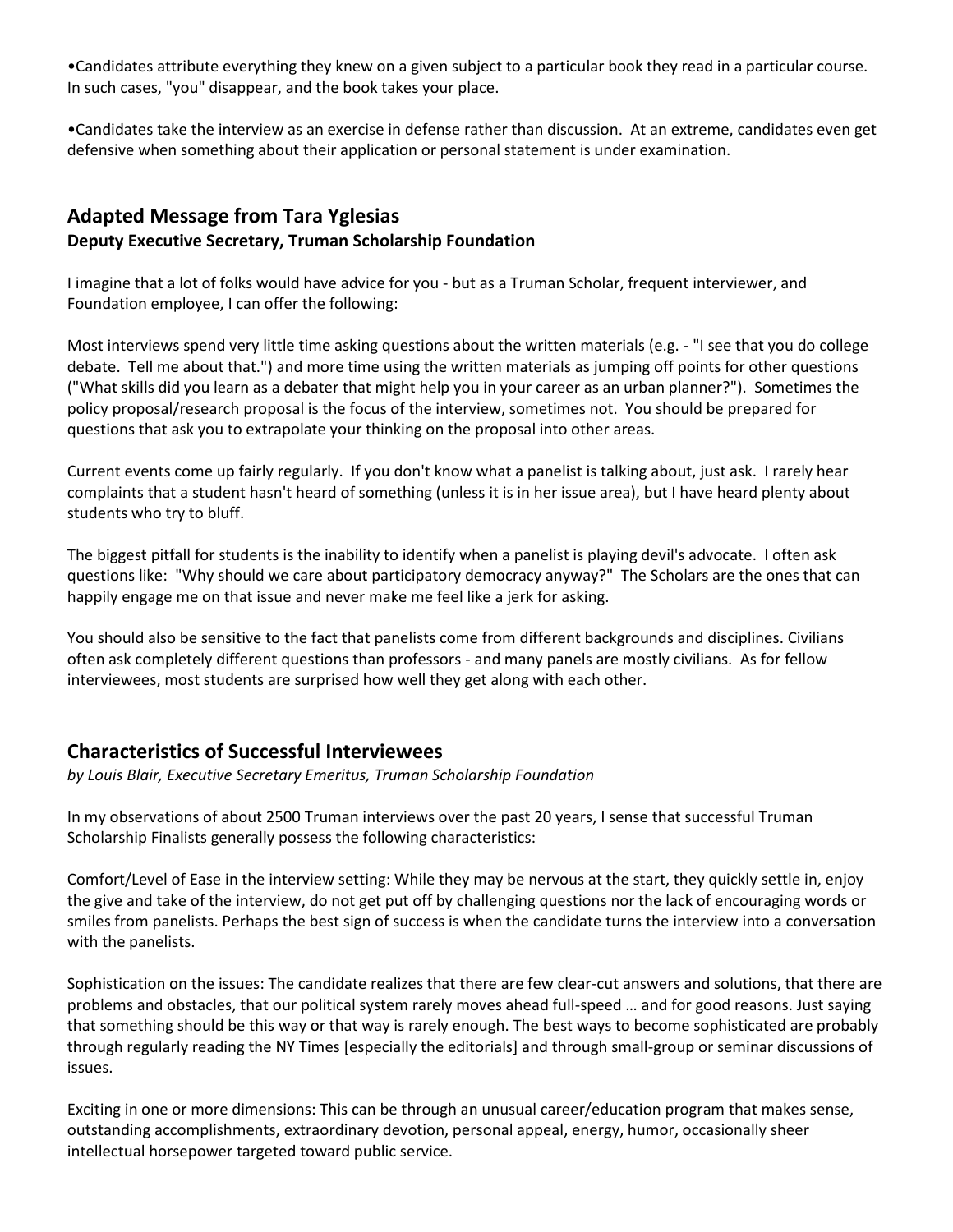Breadth of interest and knowledge beyond the intended career field: Single issue folks rarely appeal to selection panels. A frequent question to persons who appear to be single issue is: "What would you do if the problem you want to address suddenly went away?"

Ability to analyze "on the fly": Often panelists ask questions to see how well candidates can grapple with issues and concepts that they have not connected previously. Examples of questions are: "What are the most meaningful books you have read that the President should read?" "What are the biggest issues facing American society?" Successful candidates feel somewhat comfortable in grappling with such far-out questions, maybe even having fun.

Consistency with the written material: Successful Finalists talk the way they write, thoroughly understand their policy recommendations, and display some of the characteristics mentioned in Item 14 and in the Faculty Nomination letter.

Responsiveness to the questions: They address head-on the questions raised and try to respond to what the interviewers have asked, not what the candidates necessarily want to address. Not getting bogged down, especially on questions to which they are not doing well. Few successful candidates answer all of the questions well. It is far better to keep answers short, cut losses, and let panelists pose lots of questions.

Keeping the interview and the outcome in perspective: Candidates who come in with the attitude that they "have to win" or are "destined to win" do poorly. This is not a life and death situation. Most Finalists will get to graduate school.

## **Interviewing for Scholarships from Kansas State University**

*Adapted fro[m http://www.k-state.edu/artsci/scholarship/interviews.shtml](http://www.k-state.edu/artsci/scholarship/interviews.shtml)*

These tips cover some common mistakes and some of the factors that come into play. You hopefully already know many of the items mentioned here. Just remember:

- Nobody can do all these things perfectly.
- Every conversation is different. Read the moment.
- You can improve your skills through practice and reflection.

## **Prepare**

*Logistically* 

- 1. Bring your ID and whatever the panel has asked you to bring.
- 2. Pack everything you need. Print a good travel checklist from the web if necessary.
- 3. Scout the location well ahead if possible.
- 4. Buy/download a map well ahead otherwise.
- 5. Build flextime into your travel schedule. Allow for the unexpected.
- 6. Arrive a few minutes early.

#### *Physically*

- 1. Dress suitably for the interview. Nice. Conservative. Professional.
- 2. Consider packing two options for clothing.
- 3. Your clothes should feel comfortable.
- 4. Test drive them prior to the day.
- 5. Have them cleaned and pressed.
- 6. Polish your shoes and belt.
- 7. Eat two to four hours before you arrive. Moderate. Healthy.
- 8. Consider taking an early walk.
- 9. Bladder status . . . empty when you arrive.
- 10. Take some slow deep breaths before you enter. Discreetly.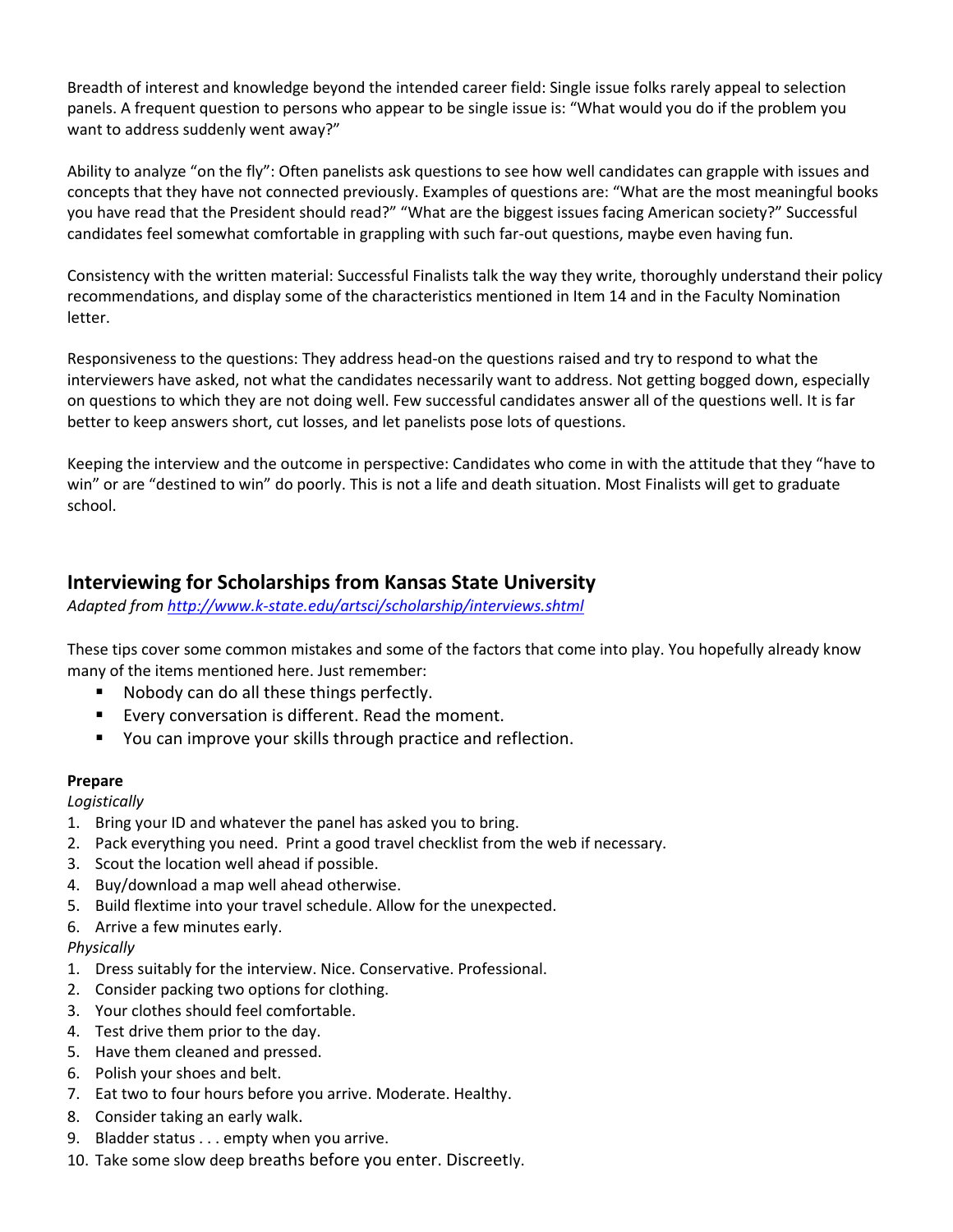## *Mentally*

- 1. Know thyself.
- 2. Bring a copy of your application. Review what they know about thyself.
- 3. Know the scholarship. Know the organization that gives the award.
- 4. Read the newspaper that morning.
- 5. Look forward to the challenge of difficult questions.
- 6. Visualize a confident and comfortable meeting.

## **Non Verbals**

## *Visage*

- 1. Smile when you enter and when you leave. At least.
- 2. Make eye contact. Spread it around evenly.
- 3. Show an interest. Let them see an engaged candidate.

## *Body*

- 1. Do not swivel just because your chair does.
- 2. Sit erect even if your chair leans back.
- 3. Lean slightly forward to communicate interest.
- 4. Pull up to the table when you sit down. The table is the playing field.
- 5. Never give a judge your shoulder.

#### *Hands*

- 1. Keep them away from your face.
- 2. Avoid repeated tics like picking at the edge of the table.
- 3. Let them out of your lap. Hidden hands seem tentative.
- 4. Some gesturing: not bad. Makes you seem animated.
- 5. Same gesture over and over again: bad. Makes you seem automated.
- 6. Shake hands with a firm grip. Present your hand with confidence.
- 7. The gesture is incomplete unless you smile and make eye contact.

## *Holistic*

- 1. Stay focused but relax . . . interviews are not lethal.
- 2. More deep breaths if the jitters hit you.

## **Content**

## *Delivery*

- 1. Make sure you are clearly heard. Articulate carefully. Project across the room.
- 2. Avoid jargon and slang.
- 3. No chewing gum.
- 4. Budget the time you spend on any single answer.
- 5. Pause to collect your thoughts as needed. Keep your brain ahead of your mouth.

## *Substance*

- 1. Listen carefully to each question.
- 2. Follow general statements with concrete examples. Particulars. Details. Instances.
- 3. Realize when you have no more to say. Dead air beats rambling.
- 4. Show respect for opposing views as you articulate your own.
- 5. Have an introductory or concluding comment ready. Read the situation if asked for one.
- 6. Admit it if you don't know an answer. Provide the facts or context that you do know.
- 7. Reveal your expertise and knowledge.
- 8. Reveal what you are passionate about.

## *Troubleshooting*

- 1. Move on if you botch an answer.
- 2. Almost all questions are an invitation to talk. **Yes** or **No** is insufficient.
- 3. Filter your strengths through your experience and goals. No bragging.
- 4. Don't try to guess what the judges want to hear. Show them how you think.
- 5. Ask for clarification if the question is unclear or too broad.